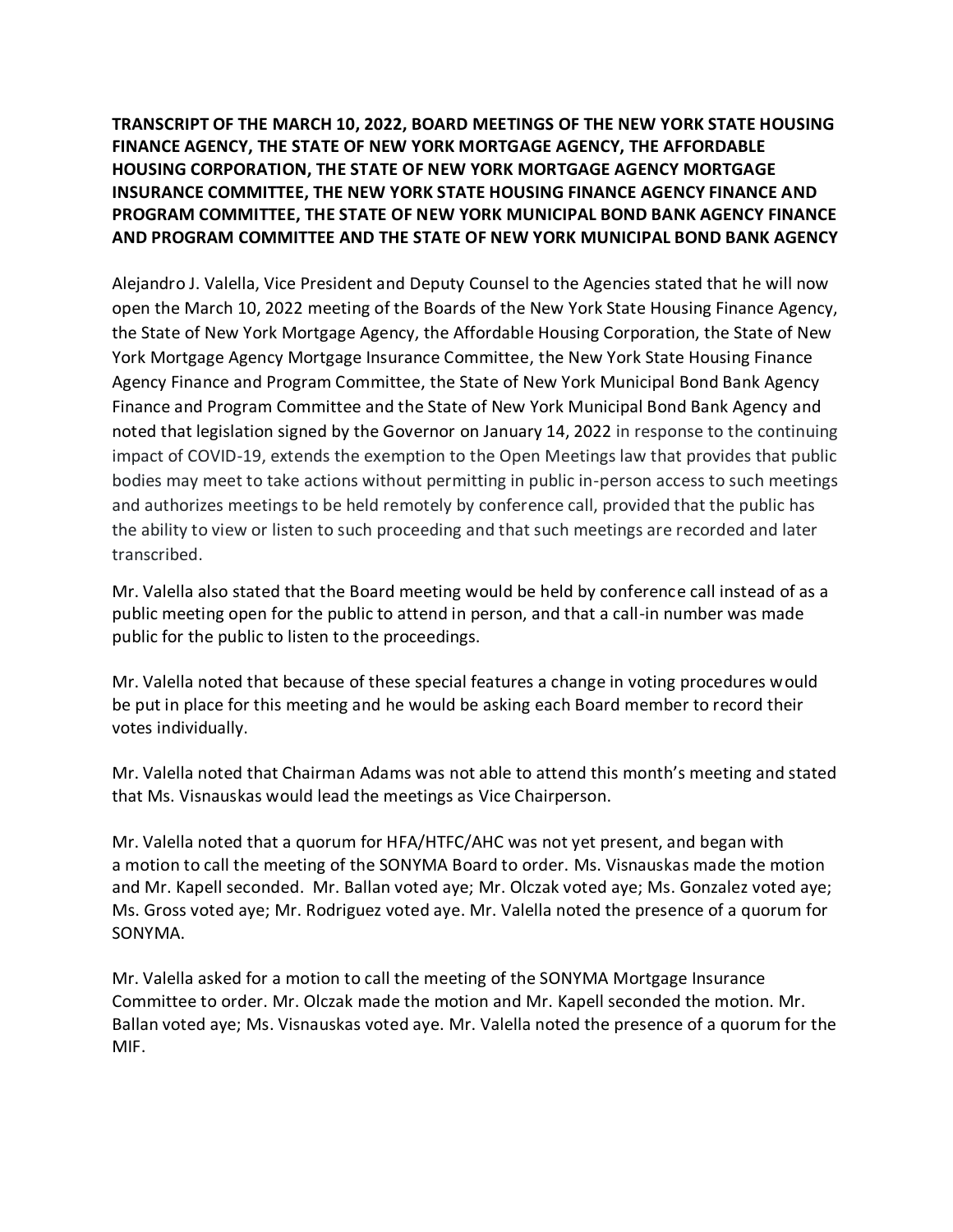Mr. Valella asked for a motion to call the meeting of the HFA Finance and Program Committee to order. Mr. Curtis made the motion and Mr. Olczak seconded the motion. Ms. Visnauskas voted aye. Mr. Valella noted the presence of a quorum for the HFA Finance and Program Committee.

Mr. Valella asked for a motion to call to order the State of New York Municipal Bond Bank Agency meeting. Ms. Baldwin made the motion and Mr. SanFilippo seconded. Mr. Olczak voted aye. Mr. Valella noted the presence of a quorum for the State of New York Municipal Bond Bank Agency.

Mr. Valella asked for a motion to call to order the State of New York Municipal Bond Bank Agency Finance and Program Committee meeting. Mr. SanFilippo made the motion and Mr. Olczak voted seconded. Mr. Valella noted the presence of a quorum for the State of New York Municipal Bond Bank Agency Finance and Program Committee.

Mr. Valella asked for a motion to call the meeting of the HFA ,HTFC and AHC Boards to order. Mr. Olczak made the motion and Ms. Gonzalez seconded. Mr. Curtis voted aye; Ms. Visnauskas voted aye; Ms. McKeown voted aye; Ms. Sconiers voted aye. Mr. Valella noted the presence of a quorum for these Agencies.

Ms. Visnauskas then made her President's Report.

She began by noting the presence of Governor Hochul at the groundbreaking of the Olympic Avenue Apartment project in Buffalo last week, where she reaffirmed her commitment to investing in high quality, affordable housing across the State. Ms. Visnauskas then noted that her Report would focus on three areas: the Homeownership Assistance Fund activities; the Omnibus spending bill at the federal level and a quick preview of an important preservation project in the Bronx that would be up for a vote later at the SONYMA meeting.

She began with the Homeowner Assistance Fund, noting that last month HCR had closed the window for applications, and had now moved to the stage of reviewing and approving the qualifying applications and committing funds. She stated that HCR had received a little over 30,000 applications, noting that already more than 8,000 of them have been reviewed and deemed eligible, adding that over 1,000 low-to-moderate income homeowners have already been awarded funds. She stated that most of the early awards have gone to applicants who owe property taxes, as well as water and sewer charges, as the first stage of assistance has focused on servicing charges. She added that a lot of work is involved in this overall process as eligibility is verified, final award amounts determined, and substantial negotiations are conducted with banks and mortgage servicers to ensure that homeowners receive the full extent of relief to which they are entitled. She added that it was gratifying to assist thousands of homeowners by extending mortgage terms or deferring mortgage payments as well as reducing interest rates to achieve lower mortgage payments for eligible applicants.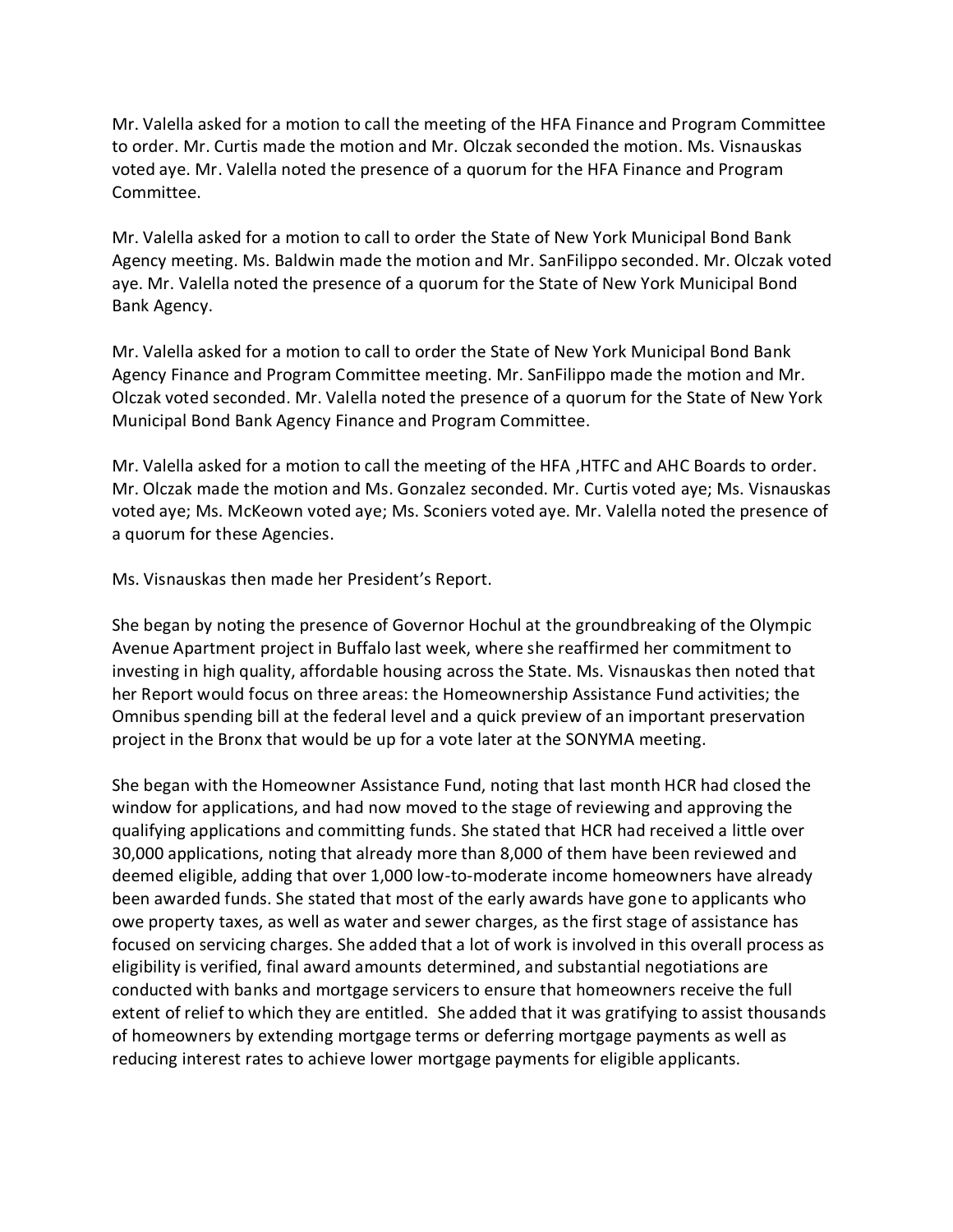She then moved on to the Omnibus Spending Bill at the federal level, noting that the House of Representatives had passed the bill to keep the federal government open. Ms. Visnauskas noted that HCR was still reviewing the bill to determine direct impact on operations and programs but offered some highlights. She noted that the bill includes funding for tenant-based rental assistance and includes funding for supportive housing for homeless veterans and Native American veterans, as well as an increase in funding for public housing. She added that there is also an increase in Section 8 Project-based rental assistance, as well as an increase in funding for fair housing and equal opportunity programs. She finished by stating that staff would continue to watch as the bill goes to the Senate to see how these funding initiatives are treated as the bill is finalized.

Ms. Visnauskas then moved to the final item, noting that she was delighted to bring to the SONYMA Board an item which exemplifies our strong investment efforts in housing, as the SONYMA Board will be asked to approve insurance for the refinancing of an existing SONYMAinsured Wells Fargo loan for Co-Op City in the Bronx. SONYMA originally insured this loan in 2012. Now we will be asking the Board and Insurance Committee to approve permanent mortgage insurance on the development in conjunction with HDC who provides co-insurance on the project. Ms. Visnauskas provided a summary of the project, noting that it comprises 35 high rise buildings as well as 7 townhouse clusters. It includes 15,373 units and 330,000 square feet of retail space across 3 shopping centers. As part of the refinancing of the \$621 million loan, the tenants avoid an increase in their monthly maintenance charges and it allows the building to carry out over \$100 million in capital improvements to the buildings without raising the maintenance charges. Ms. Visnauskas added that this project is a testament to the effectiveness of the partnership between the federal government and the state and city governments.

At the conclusion of Ms. Visnauskas' report, Mr. Valella proceeded to present the various board and committee transcripts of the February Board meetings as well as the minutes of the MBBA Finance and Program Committee meeting held on April 12, 2018. Noting that there were no comments from Board members, he stated that the transcript and the minutes were deemed approved. The transcripts, until the Boards commence their regular Board meetings, would be adopted in lieu of Minutes.

Ms. Visnauskas noted that this month the Agencies would be deviating from customary procedure and would take up the HTFC agenda first, so that those items are not addressed as they usually are at the end of our lengthy meetings. But, because there was only one MBBA item on the agenda, we would take that item up first so the MBBA members would not have to stay for the rest of the meetings.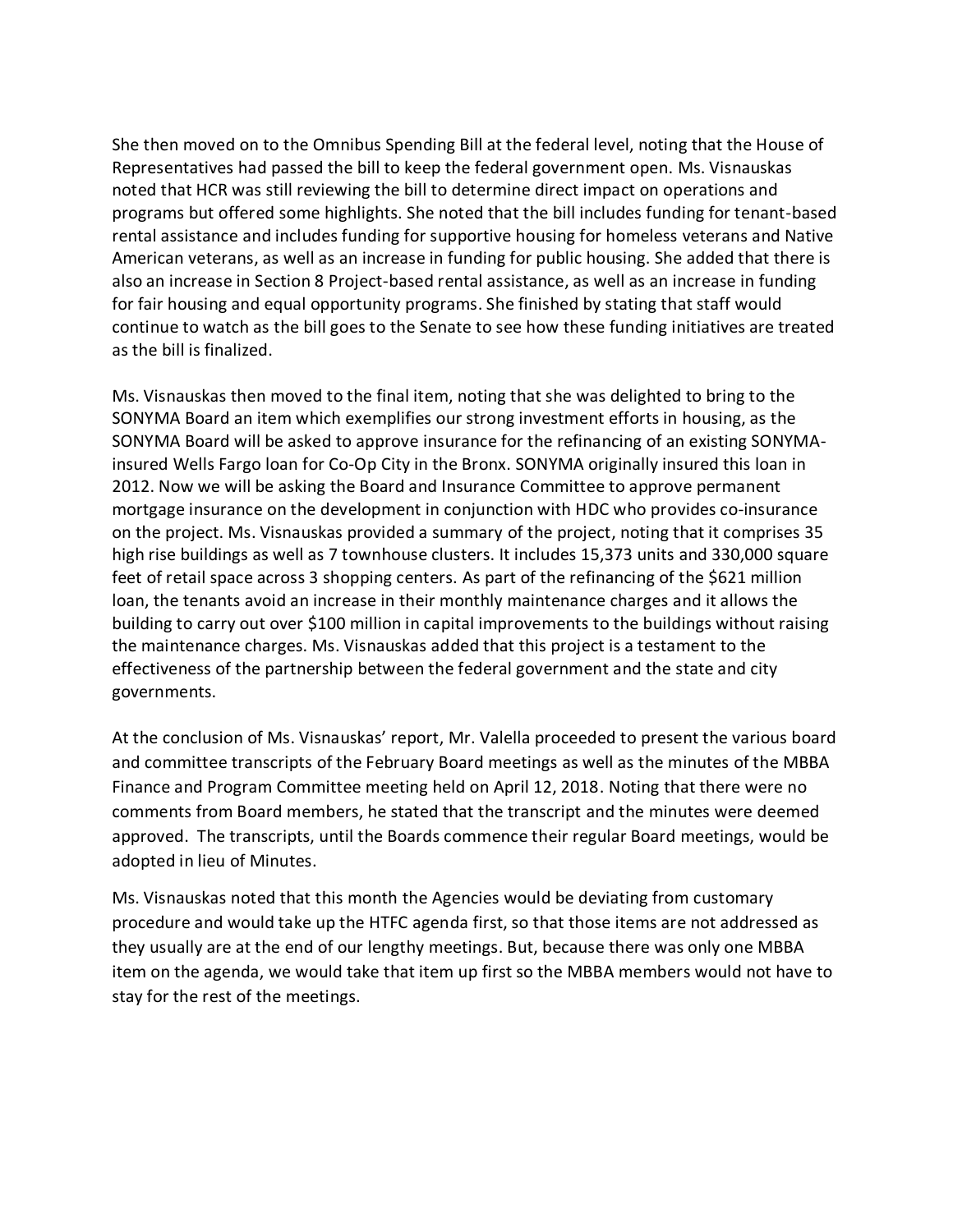#### Ms. Visnauskas noted that we would thus move to:

#### **Item 2 on the agenda:**

## **Resolutions of MBBA and of its Finance and Program Committee recommending and authorizing the issuance of an amount not to exceed \$8,200,000 of Special Program (City of Buffalo) Refunding Revenue Bonds, 2022 Series, and the appointment of Underwriters.**

Prior to proceeding to present the project, Mr. Valella noted that representatives of the Buffalo Comptroller's office as well as other members of the working group for this project were attending the meeting via telephone access and would also be available to answer questions.

Mr. Valella noted that in 2001 MBBA had issued bonds to facilitate payment of a settlement to the Buffalo Federation of Teachers by the City of Buffalo. MBBA was legislatively authorized to issue special program agreement bonds with a maximum maturity not to exceed thirty years, the proceeds of which could be applied toward payment of this settlement amount. Due to the current low interest rate environment, the City has requested that the Agency refund the remaining outstanding bonds (other than the Series 2012A Bond). The existing security structure provides for a subordinate lien on school aid revenues the Buffalo City School District receives during the month of March. Based on 2022 fiscal year performance, March aid payments would provide 171 times coverage on the projected annual debt service of the refunding bonds. 23% of Buffalo City School District's state aid is received in March, providing this ample coverage. Mr. Valella closed by stating that the benefit to Buffalo was interest rate savings as a result of the refunding.

Mr. SanFilippo had questions on this item. He first asked about the authority of MBBA to select a senior underwriter for the transaction. Mr. Valella asked Doron Bar-Levav from Harris Beach, bond counsel on the transaction, to respond. He noted that the City of Buffalo was the party in interest in the transaction and had come to the Agency with the refunding proposal, which provides benefits to Buffalo, and requested that MBBA use the underwriter of their choosing for the transaction. Ms. Ng confirmed that the underwriter is a member of MBBA's panel of underwriters.

Mr. SanFilippo then asked about costs of issuance, asking about whether the transaction featured more than one bond counsel and financial advisor. The response from staff was that there are only one of each. Mr. SanFilippo asked about the estimate of costs of issuance. The representative from the underwriters stated that the costs were still being formulated and that when finalized a copy would be provided to Mr. SanFilippo.

Mr. SanFilippo asked about the process that led to the transaction being done on a negotiated and not a competitive basis. Mr. Valella noted that this was an example where MBBA is hampered in its statute by not being able to issue bonds on a negotiated basis, except for legacy programs such as this one. He noted that it would be very difficult to structure this refunding without ongoing assistance of a previously selected underwriter.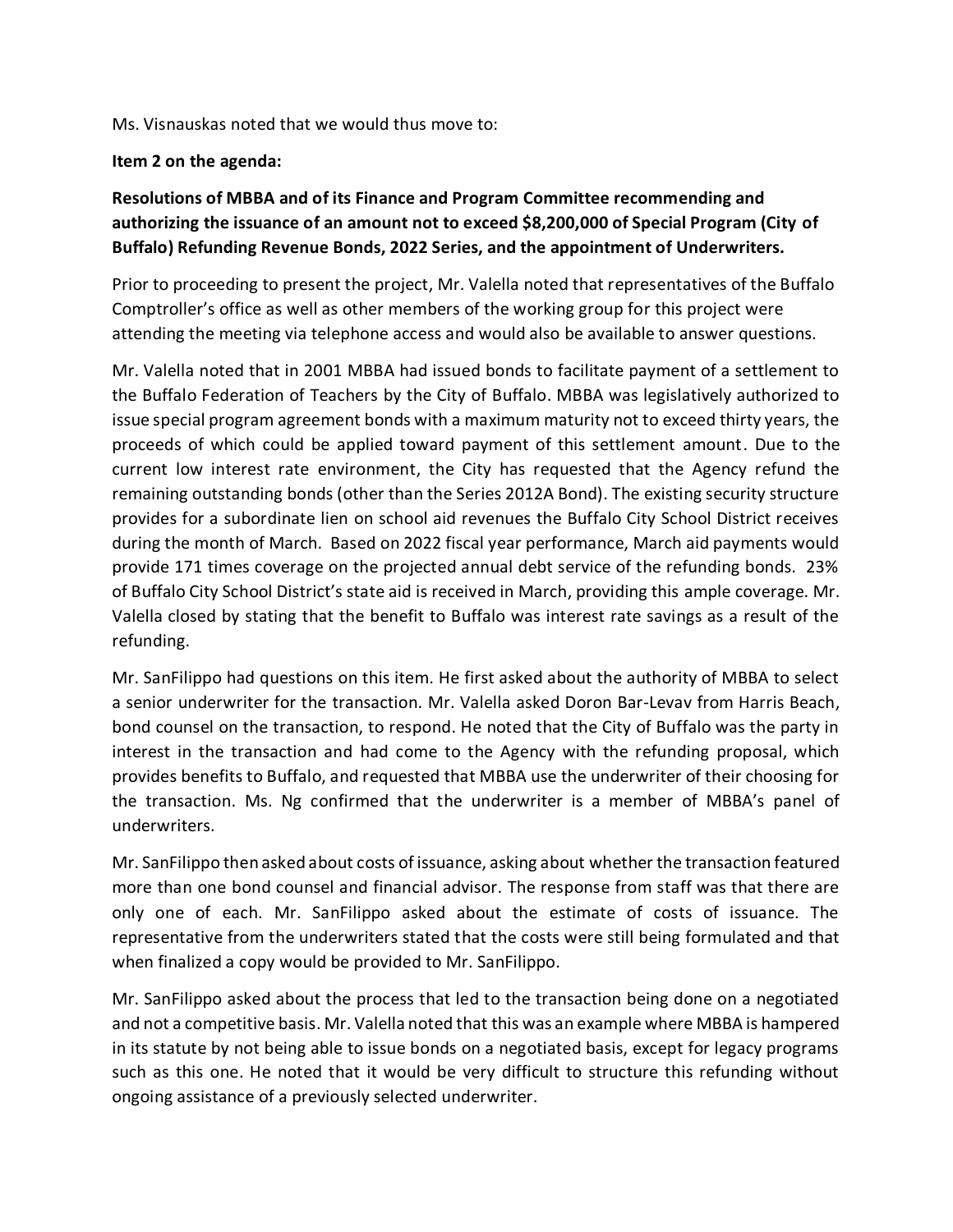Mr. SanFilippo asked about the level of interest rate savings expected. Mr. Valella noted that the board memo stated that the City projected present value savings of 9%. This was confirmed by representatives of the City who in response to Mr. SanFilippo noted that this translates to approximately \$670,000.

Mr. Valella moved for adoption of the resolution transmitted in connection therewith. Considering the first and second motion for the MBBA Finance and Program Committee, Mr. Valella asked all MBBA Committee members voting to approve to signify by saying aye. The motion was carried, and the resolution adopted.

Mr. Valella moved for adoption of the resolutions transmitted in connection therewith. Considering the first and second motions for the MBBA Board, Mr. Valella asked all MBBA Directors voting to approve to signify by saying aye. The motion was carried, and the resolutions adopted.

Ms. Visnauskas noted that there being no further business for the MBBA Board she would ask for a motion and a second to adjourn those meetings. Mr. Valella noted that, assuming the first and second previously entered for the MBBA Board and the MBBA Finance and Program Committee, all in favor of adjourning, please signify by saying Aye.

The motions were carried. The meetings were adjourned. Mr. Valella noted that the next MBBA meetings are scheduled for Thursday, April 14, at 9:00 a.m.

Ms. Visnauskas moved to the items requiring Mortgage Insurance Committee action:

#### **Item 3:**

# **Resolution of the SONYMA Mortgage Insurance Committee approving a \$650,000 increase on a \$2,150,000 CPC permanent first mortgage loan to \$2,800,000 for the 387 Main Street Project in Poughkeepsie, Dutchess County.**

Mr. Friedman presented the project, summarizing the board memo.

Mr. Valella moved for adoption of the resolution transmitted in connection therewith. Considering the first and second motions previously entered for the SONYMA Mortgage Insurance Committee, Mr. Valella asked all SONYMA Committee members voting to approve to signify by saying aye. The motion was carried, and the resolution adopted.

Ms. Visnauskas stated that the next item was shared by the Mortgage Insurance Committee and by SONYMA:

## **Item 4:**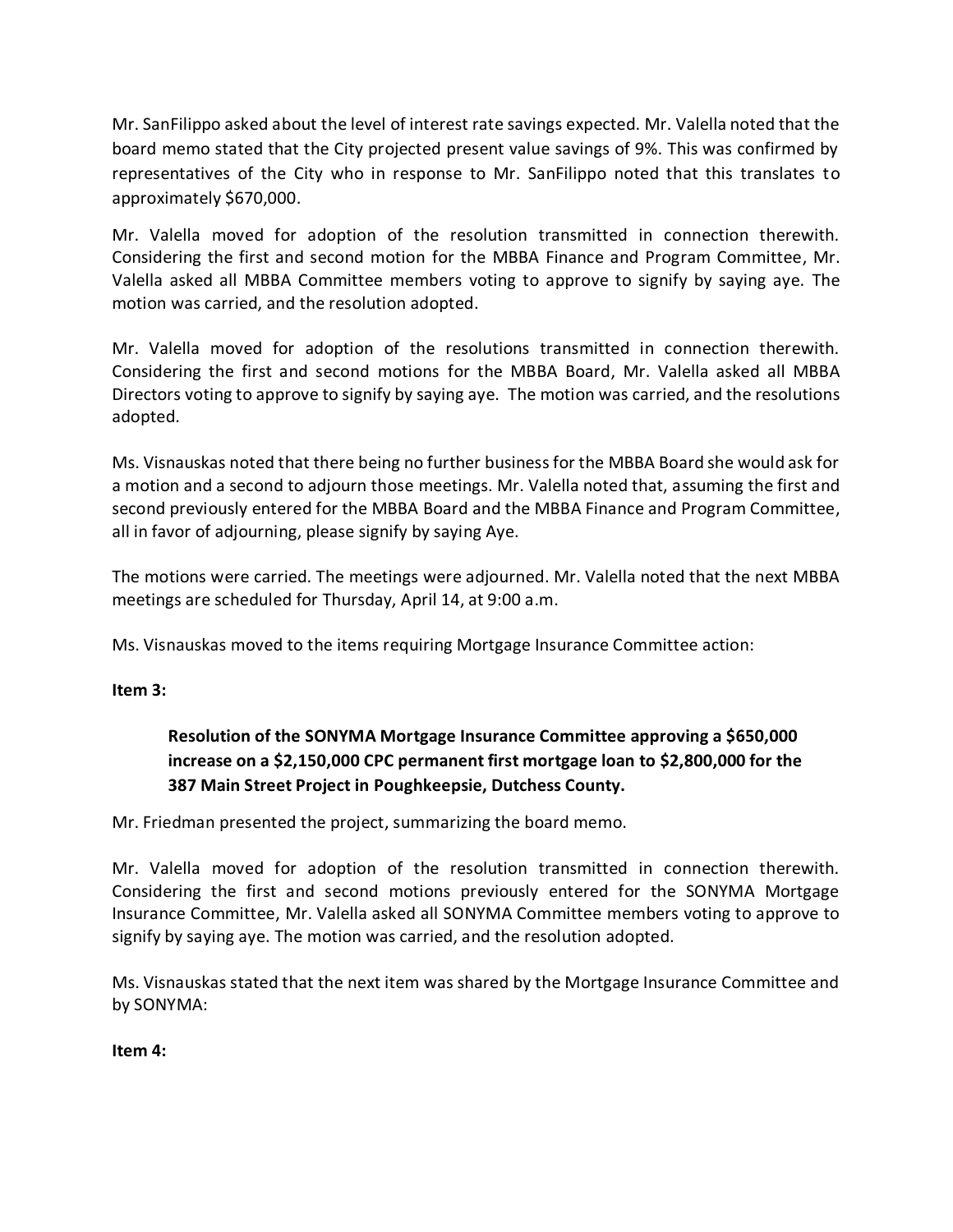**Resolutions of the SONYMA Mortgage Insurance Committee and of the SONYMA Board approving 100% mortgage insurance on an \$16,600,000 CPC permanent first mortgage loan for the John Kam Malt House Project in Buffalo, Erie County.**

Mr. Friedman presented the project, summarizing the Board memo.

Ms. Gross noted that this project had been analyzed using her organization's software for fair housing impact, and that it showed that this area was gentrified, and asked Mr. Friedman to elaborate on that point. Mr. Friedman stated that the project is in the Black Rock section of Buffalo and that the area was primarily commercial in nature. The result is that the gentrification will not result in displacement of tenants as there are few existing tenants.

Mr. Valella moved for adoption of the resolutions transmitted in connection therewith. Considering the first and second motions previously entered for the SONYMA Mortgage Insurance Committee and the SONYMA Board, Mr. Valella asked all SONYMA directors and Committee members voting to approve to signify by saying aye. The motions were carried, and the resolutions adopted.

Ms. Visnauskas moved to:

**Item 5:**

**Resolutions of the SONYMA Mortgage Insurance Committee and of the SONYMA Board approving \$55 million top-loss insurance on a \$621.5 million, 35-year, FHAinsured mortgage loan which will be used to refinance an existing SONYMAinsured Wells Fargo loan of the same amount in force since 2012 for the Co-Op City project in the Bronx, Bronx County.**

Mr. Friedman presented the project, summarizing the board memo.

Mr. Ballan asked if there was a regulatory agreement in effect for this project. Mr. Friedman answered that this was a limited equity Mitchell-Lama co-operative. Mr. Ballan noted that he was supportive of the project and asked about our role in the transaction. Mr. Friedman noted that the SONYMA Mortgage Insurance Fund was being asked to extend its insurance as the Wells Fargo loan, also previously insured, was being extended by 10 years. Mr. Ballan asked about the fee being paid to the MIF. Mr. Friedman stated that the fee was 50 basis points on \$55 million in additional insurance. In response to a follow-up from Mr. Ballan, Mr. Friedman noted that the fee, and the entire project as a whole, was anomalous, given its history, size and importance to the community. Mr. Ballan reiterated that he thought this to be an excellent project of great benefit to the entire community.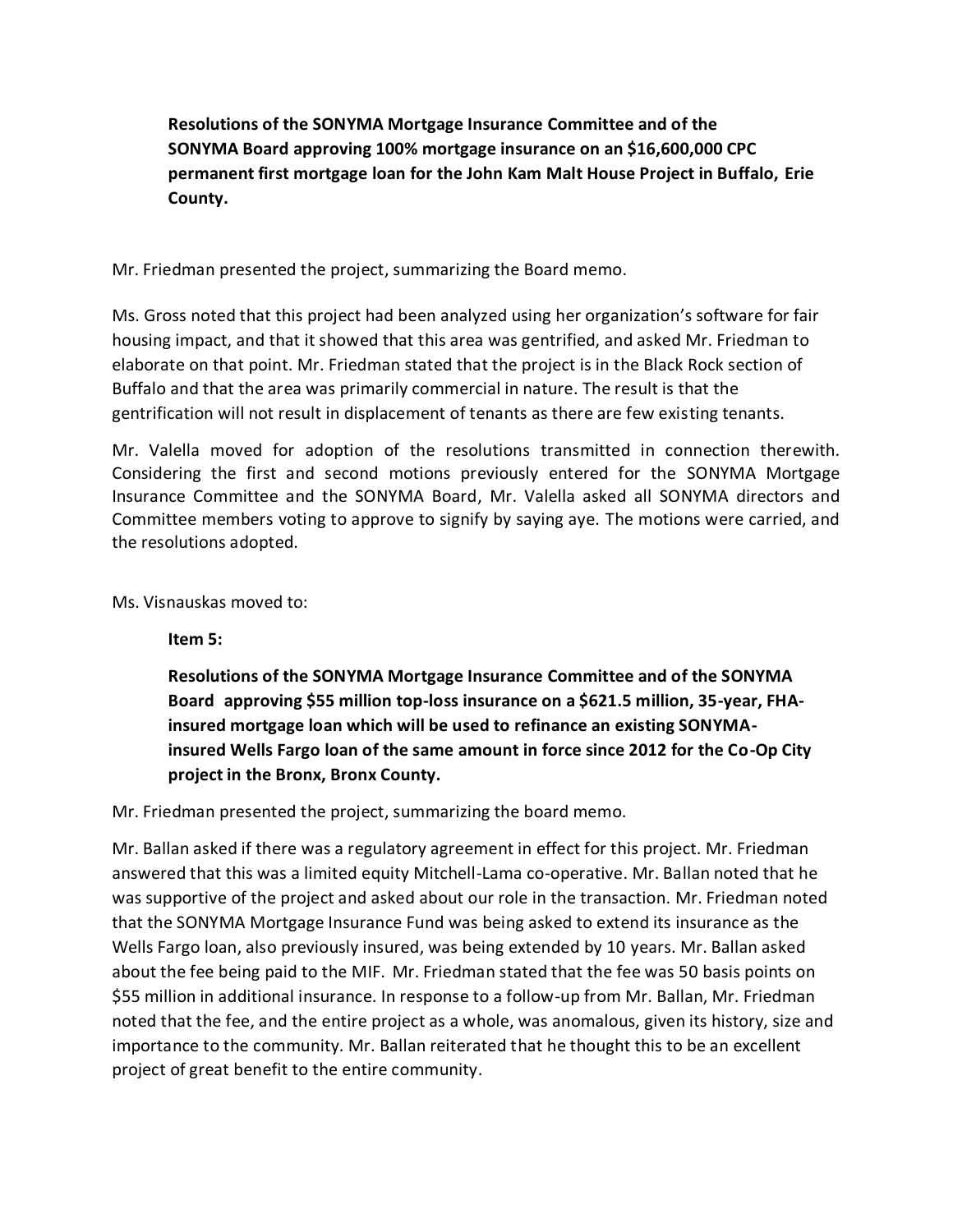Mr. Valella moved for adoption of the resolutions transmitted in connection therewith. Considering the first and second motions previously entered for the SONYMA Mortgage Insurance Committee and the SONYMA Board, Mr. Valella asked all SONYMA Committee members and SONYMA directors voting to approve to signify by saying aye. The motions were carried, and the resolutions adopted.

Ms. Visnauskas noted that the next item was a SONYMA item:

## **Item 6: Resolution approving estimated excess balance in the Mortgage Insurance Fund.**

Mr. Friedman presented the item.

Mr. Ballan asked why there was need for a vote when this is an estimated excess balance, subject to final determination and a later vote.

Mr. Valella replied that this was a requirement found in the statute, requiring a vote and resolution on both the estimated balance and the later final balance.

Mr. Valella moved for adoption of the resolution transmitted in connection therewith. Considering the first and second motions previously entered for the SONYMA Board, Mr. Valella asked all SONYMA Directors voting to approve to signify by saying aye. The motion was carried, and the resolution adopted.

Ms. Visnauskas moved to the next SONYMA item:

# **ITEM 7: Resolution approving the Department of Financial Services' SONYMA Audit for the period ending October 31, 2020.**

Mr. Valella noted that materials in connection with this item had been delivered to the Board members by separate cover in order to maintain the confidentiality requirements imposed by the State's Department of Financial Services, who conduct this yearly audit of SONYMA and its operations.

Ms. Babayeva presented the item.

Mr. Valella moved for adoption of the resolution transmitted in connection therewith. Considering the first and second motions previously entered for the SONYMA Board, Mr. Valella asked all SONYMA directors voting to approve to signify by saying aye. The motion was carried, and the resolution adopted.

Ms. Visnauskas moved to the next item, which had been on the agenda in February but had been deferred. This item involves action by the SONYMA Mortgage Insurance Committee, SONYMA and HFA.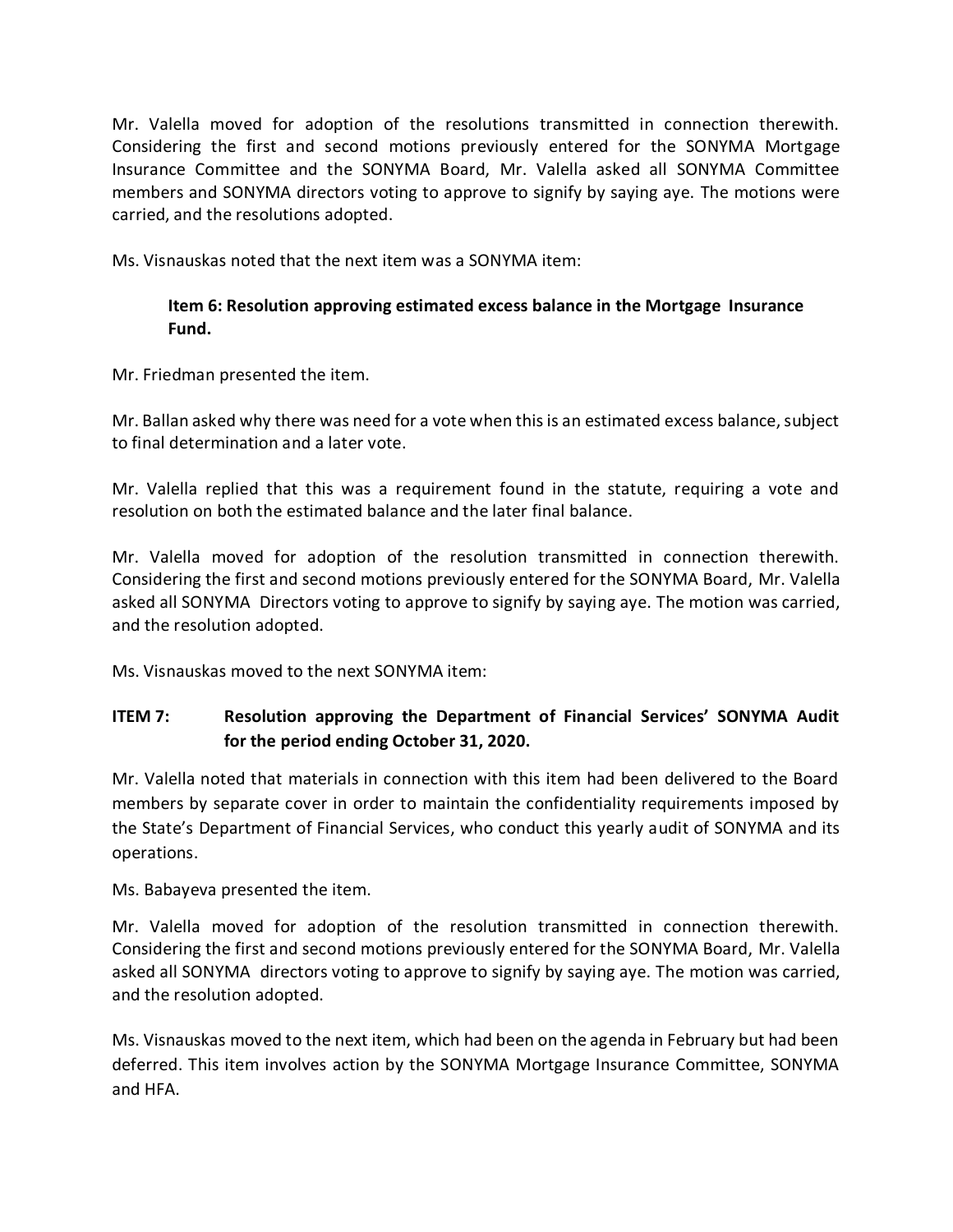**Item 8:** 

- **a. Resolution of the SONYMA Mortgage Insurance Committee approving 100% mortgage insurance on a \$4,780,000 HFA permanent first mortgage loan for Olbiston Apartments, Utica, Oneida County.**
- **b. Resolutions of the HFA Finance and Program Committee and the HFA Members recommending and authorizing an amount not to exceed \$41,070,000 of fixed and/or variable-rate, tax-exempt and/or taxable bonds and an amount not to exceed \$16,500,000 in HFA subsidy funds for Olbiston Apartments, Utica, Oneida County.**

Mr. Friedman presented for the MIF and Russell Hubley presented for HFA. They each summarized the information included in the board memos.

Mr. Rodriguez complimented staff on the thoroughness of the presentation, noting that the project is a terrific project with extraordinary features excellently and enthusiastically presented by staff.

Ms. Gross noted that the memo for this item included some findings not included in some of the other memos, namely boxes required to be checked stating the various programmatic priorities that the projects accomplish. Ms. Visnauskas replied that these priorities are supposed to be included in all memos and stated that staff would check to see what happened in the case Ms. Gross highlighted.

Mr. Valella moved for adoption of the resolutions transmitted in connection therewith. Considering the first and second motions previously entered for the SONYMA Mortgage Insurance Committee, Mr. Valella asked all Committee members voting to approve to signify by saying aye. The motion was carried, and the resolution adopted.

Mr. Valella moved for adoption of the resolution transmitted in connection therewith. Considering the first and second motions previously entered for the HFA Finance and Program and for HFA, Mr. Valella asked all HFA Members and Committee members voting to approve to signify by saying aye. The motions were carried, and the resolutions adopted.

Mr. Valella interjected to note that at the prior board meeting the Series Resolutions for the Park Lane HFA project had been inadvertently omitted from the supplemental materials presented to the HFA Members. He noted that the Series Resolution was included in the supplemental book for this meeting and asked the HFA Members and HFA Finance and Program Committee Members, if they were so willing, to now vote on the adoption of that Series Resolution.

Hearing no objection, Mr. Valella moved for adoption of the series resolution transmitted included in the supplemental book for Park Lane. Considering the first and second motions previously entered for the HFA Finance and Program and for HFA, Mr. Valella asked all HFA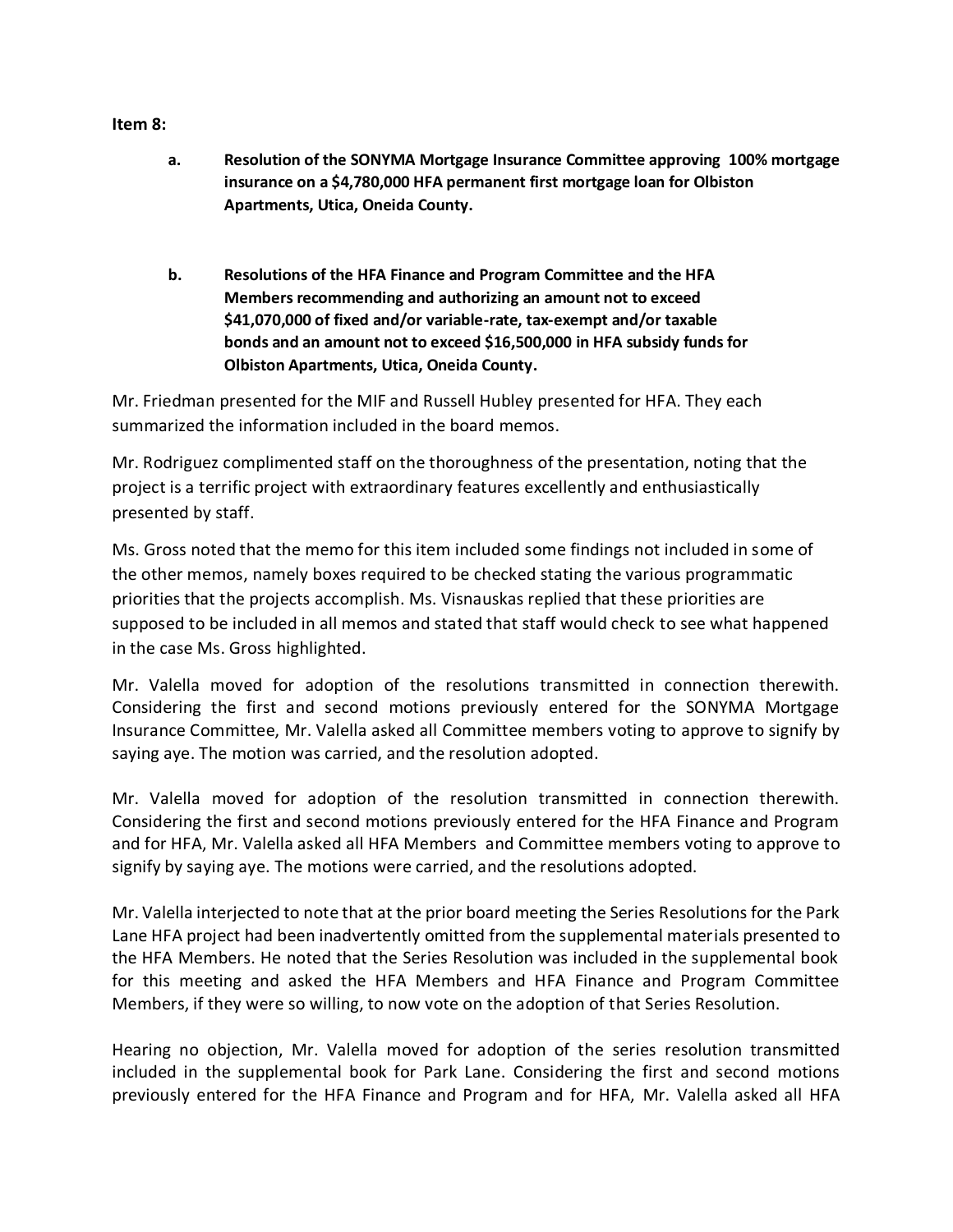Members and Committee members voting to approve to signify by saying aye. The motions were carried, and the resolution adopted.

Mr. Valella thanked the Members for their cooperation.

Ms. Visnauskas noted that the next two projects required Mortgage Insurance Committee and HFA member action:

## **ITEM 9**.

- **a. Resolution of the SONYMA Mortgage Insurance Committee approving 100% mortgage insurance on a \$2,500,000 CPC permanent first mortgage loan for the Monroe Building project, in Buffalo, Erie County.**
- **b. Resolution authorizing a Small Building Program loan in an amount not to exceed \$850,000 for The Monroe project in Buffalo, Erie County.**

At this point in the meeting, Mr. Valella verified that Ms. Miller had joined the meeting on behalf of the HFA Board. Her participation was confirmed, and she was added to the quorum listing. Mr. Valella noted that Ms. Miller's vote would be needed on this project as Ms. McKeown needed to recuse herself.

Ms. Fletcher presented the project, summarizing the board memo. In response to Ms. Gross's question, she noted that boxes she mentioned are found in the bottom of the first page of the memo. Ms. Gross pointed out that the boxes are not included in the board memos that accompany the request for SONYMA action, although they are included in the HFA memos.

Mr. Valella moved for adoption of the resolutions transmitted in connection therewith. Considering the first and second motions previously entered for the SONYMA Mortgage Insurance Committee, Mr. Valella asked all Committee Members voting to approve to signify by saying aye. The motion was carried, and the resolution adopted.

Mr. Valella moved for adoption of the resolution transmitted in connection therewith. Considering the first and second motions previously entered for HFA, Mr. Valella asked all HFA Members voting to approve to signify by saying aye. The motion was carried, and the resolution adopted. Ms. McKeown recused herself from voting on this project. The votes for the project included: Ms. Visnauskas, Ms. Gonzalez, Ms. Miller, Ms. Sconiers, Mr. Olczak and Mr. Curtis.

Ms. Visnauskas noted that Item 10 was being deferred and moved to: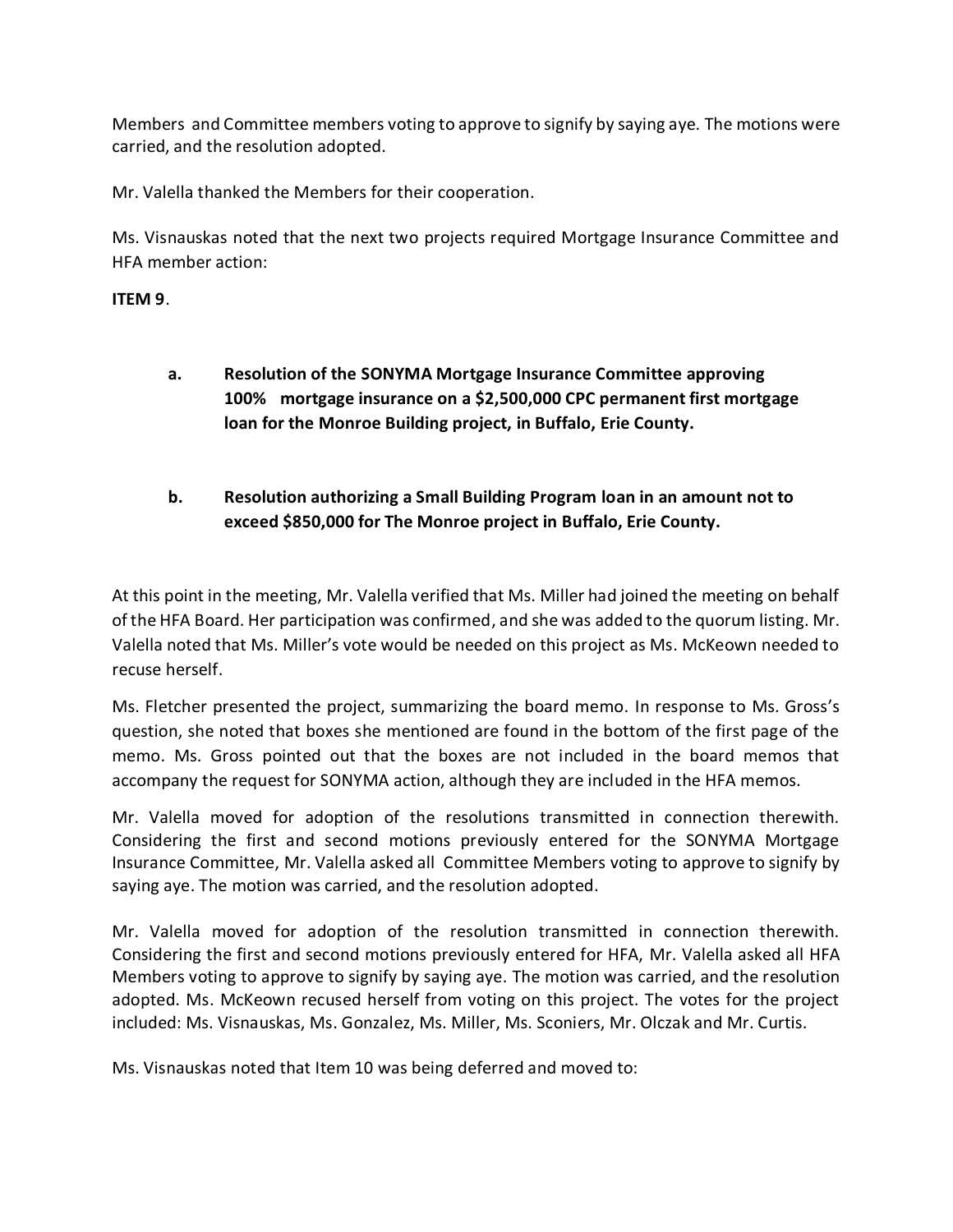## **Item 11: Resolution authorizing an amendment to the Agencies' lease with First Lexington Corporation in connection with the lease of the Agencies' offices at 641 Lexington Avenue.**

Ms. Mallow presented the item.

Mr. Valella moved for adoption of the resolution transmitted in connection therewith. Considering the first and second motions previously entered for HFA, Mr. Valella asked all HFA Members voting to approve to signify by saying aye. The motion was carried, and the resolution adopted.

Ms. Visnauskas noted that the next item had been sent to the Boards by separate cover.

#### **Item 12: Resolution approving an amendment to the cybersecurity contract with SecureWorks**

Mr. Boody presented the item.

Mr. Valella moved for adoption of the resolution transmitted in connection therewith. Considering the first and second motions previously entered for HFA, Mr. Valella asked all HFA Members voting to approve to signify by saying aye. The motion was carried, and the resolution adopted.

Mr. Valella moved for adoption of the resolution transmitted in connection therewith. Considering the first and second motions previously entered for SONYMA, Mr. Valella asked all SONYMA directors voting to approve to signify by saying aye. The motion was carried, and the resolution adopted.

Ms. Visnauskas noted that the next two items are information items:

## **ITEM 12**. **MIF February Activity Report.**

## **ITEM 13**. **Current Agency Procurements/Contracts in Lobbying Restricted Period**

Ms. Visnauskas noted that there being no further business for the SONYMA Board she would ask for a motion and a second to adjourn those meetings. Mr. Valella noted that, assuming the first and second previously entered for the SONYMA, all in favor of adjourning, please signify by saying Aye. The motion was carried. The meetings were adjourned. Mr. Valella noted that the next SONYMA Board meeting is scheduled for Thursday, April 14, at 8:30 a.m.

Ms. Visnauskas noted that the next item had been presented at the last HFA meeting but had not been voted on due to the absence of a quorum. She stated that there would be no presentation at this meeting and unless Members objected there would be a vote.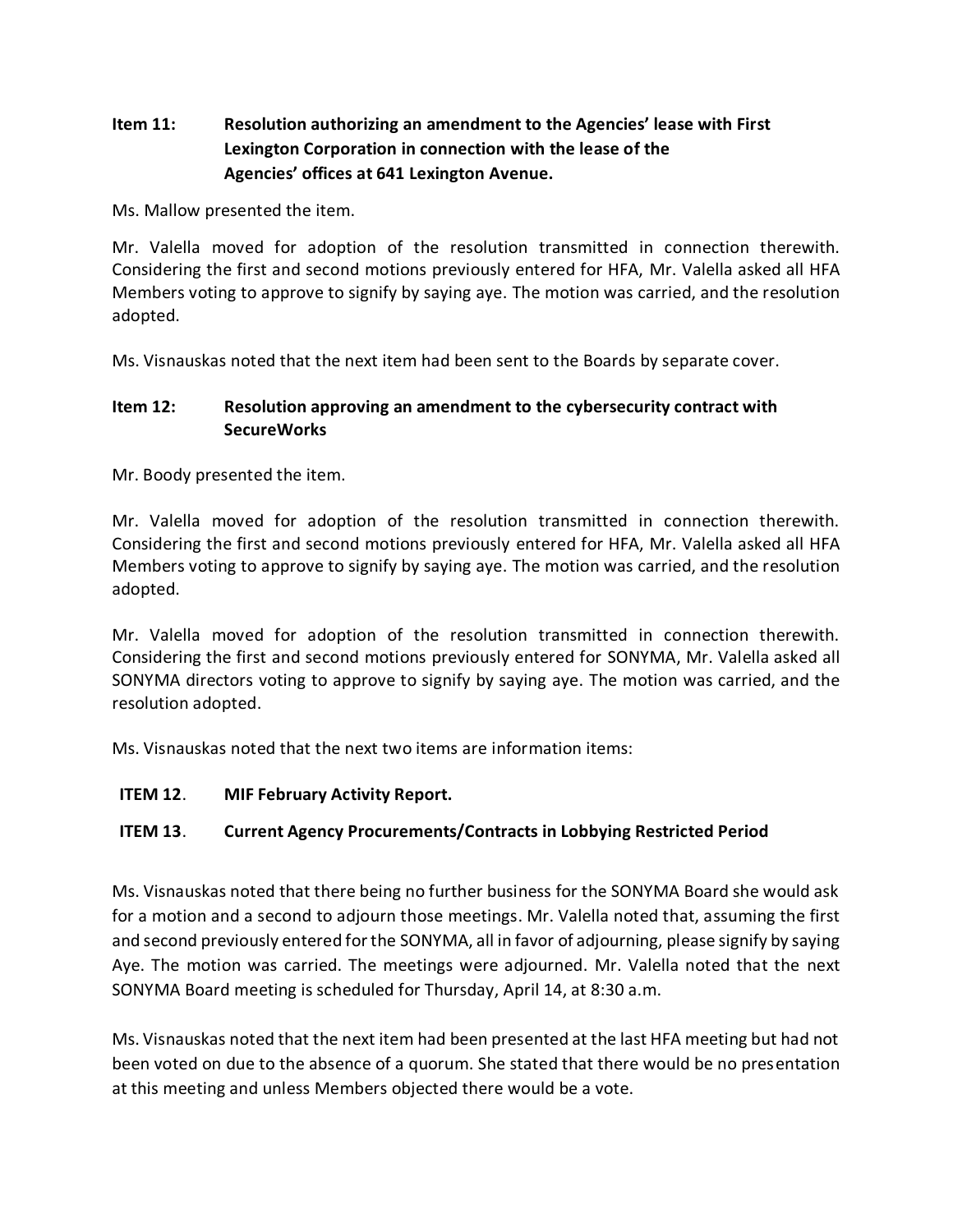# **ITEM 14: Resolution authorizing a Small Building Program loan in an amount not to exceed \$3,000,000 for 28-40 Columbus Avenue project in Spring Valley, Rockland County.**

Mr. Valella moved for adoption of the resolution transmitted in connection therewith. Considering the first and second motions previously entered for HFA, Mr. Valella asked all HFA members voting to approve to signify by saying aye. The motion was carried, and the resolution adopted. Ms. McKeown recused herself from voting on this project. The votes for the project included: Ms. Visnauskas, Ms. Gonzalez, Ms. Miller, Ms. Sconiers, Mr. Olczak and Mr. Curtis.

Ms. Visnauskas noted that the next three items were for HFA and for its HFA Finance and Program Committee.

## **Item 15: Adoption of resolution authorizing the refunding of Affordable Housing Revenue Bonds in an amount not to exceed \$177,000,000.**

Ms. Ng presented the item, summarizing the board memo.

Mr. Valella moved for adoption of the resolution transmitted in connection therewith. Considering the first and second motions previously entered for the HFA Finance and Program and for HFA, Mr. Valella asked all HFA Finance and Program Committee members and all HFA members voting to approve to signify by saying aye. The motions were carried, and the resolutions adopted.

**Item 16: Resolutions authorizing the approval of the amended and restated resolutions incorporating certain changes with respect to the terms of the outstanding bonds in the aggregate amount of \$320,000,000 to be remarketed and directly purchased by Barclays, or a wholly owned subsidiary thereof, for Related 42nd and 10th Street, City of New York, New York County.**

Ms. Ng presented the item, summarizing the board memo.

Mr. Valella moved for adoption of the resolution transmitted in connection therewith. Considering the first and second motions previously entered for the HFA Finance and Program and for HFA, Mr. Valella asked all HFA Finance and Program Committee members and all HFA members voting to approve to signify by saying aye. The motions were carried, and the resolutions adopted.

## **Item 17: Resolutions authorizing the issuance of refunding bonds for the purpose of refinancing outstanding tax-exempt bonds in an estimated amount of**